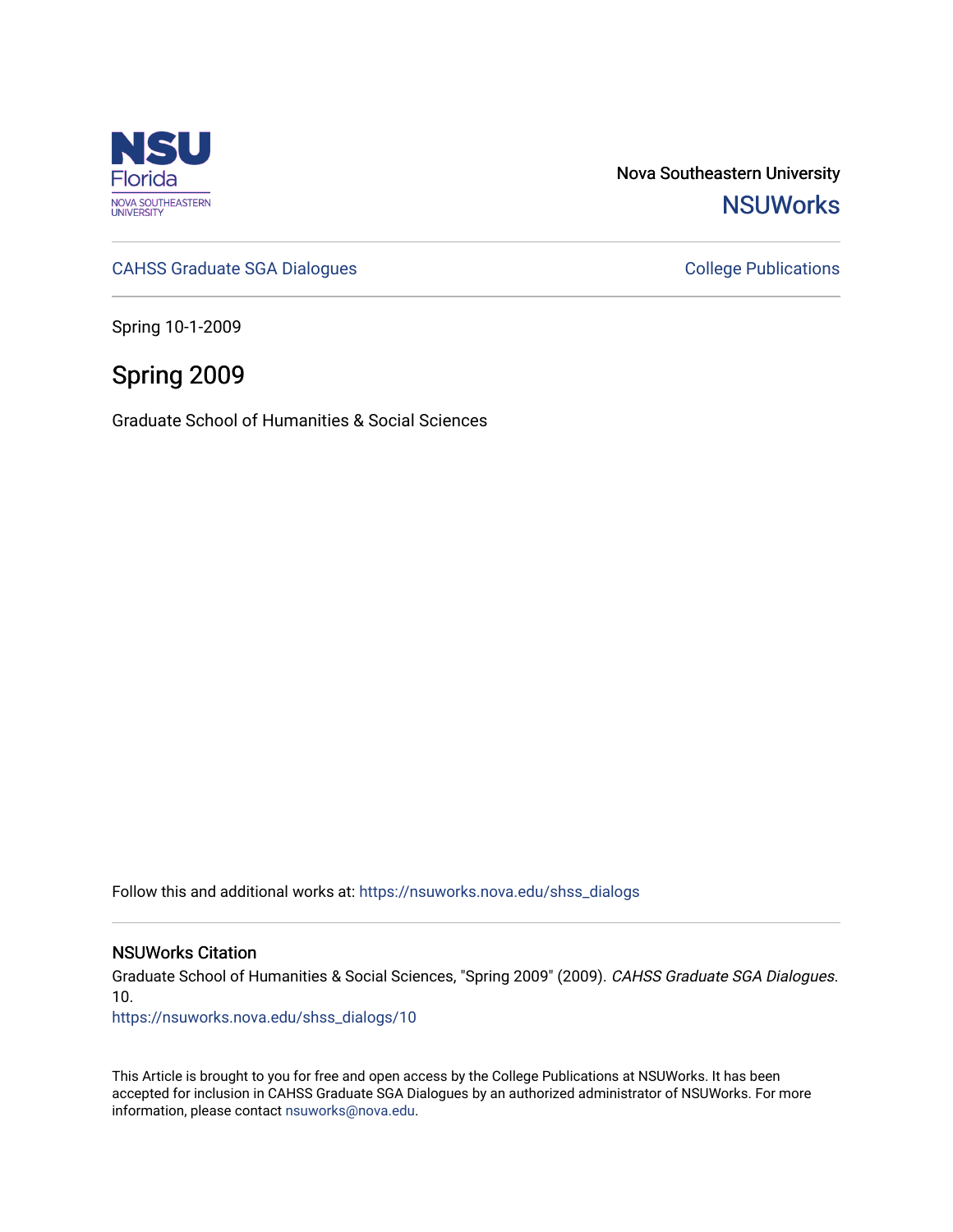

# **SHSS Dialogues**

**Volume VIII, Issue II** Spring 2009 **Spring 2009** 

## **Graduate School of Humanities and Social Sciences**

# **Inside this issue:**

Mediation Can Be the Career You Have Been Dreaming Of...  $\Omega$ 

| Interview of Debra         |   |
|----------------------------|---|
| Nixon, Ph.D.: Do           |   |
| <b>Something Different</b> |   |
| Initiative                 |   |
|                            |   |
| Three Tales of One         | 5 |
| Transformative             |   |
| <b>Learning Experience</b> |   |
|                            |   |

| From the Dean's<br>Desk   | 6 |
|---------------------------|---|
| <b>Student Highlights</b> | 7 |
| Editor's Note             |   |

# **Department of Conflict Analysis and Resolution (DCAR)**

Marcia Sweedler, Ph.D. Interim Chair, DCAR

 The DCAR Forum, held at each residential institute, provides an opportunity for students and faculty to contribute ideas for improving the department. The Forum begins with a process based on appreciative inquiry, and led by Terry Morrow. The process culminates with a set of topics selected by participants, who then move to the topic of their interest and begin planning for how to

move the vision into action. After RI the planning charts are typed up and posted to the DCAR Forum Webct site. Everyone who attends DCAR Forum is automatically entered into the Webct site, and anyone else in DCAR who wishes to be on the site can email Andrea Cevallos. Each topic has its own discussion board so interested participants can share ideas, set up chats, or exchange

emails. What makes DCAR Forum unique is that change is student driven. If students want to make something happen, they need to join a topic group, and get the planning done, and submit it to the chair to bring forward to the faculty and the Dean. Topics from the Fall 08 RI have been up for a while. The Winter 09 topics will go up in the next few weeks.

## **SHSS Faculty Member "Does Something Different" Exhibits Photographic Art at International Art Fair in Miami Beach**

Christopher F. Burnett, Psy.D., Associate Professor of Human Relationship Systems, Department of Family Therapy

 My friend and colleague, Dr. Debra Nixon, likes to say "Do Something Different". So I have.

 OK, maybe it's not really that different once you scratch beneath the surface, but on its face most of you will agree this seems like a radical departure. I have given presentations and lectures on systems thinking, systems theory, and systems practice to large audiences in the past, and I have even done so in international



settings. But never before have I had an audience like the one between March 27 – 30, 2009 at the Miami Beach Convention Center. I was literally able to communicate with thousands of people over the course of four days, by having my photographic works of art on display at the ArteAmerica

([www.arteamericas.com](http://www.arteamericas.com)) art fair, the premier venue for contemporary Latin

#### American art.

 Those of you who know me know that I am not from a South American country, and that my Spanish is not particularly sophisticated either. However, a gallery I have been working with, Via Margutta de Cordoba, Argentina ([www.viamargutta.com.ar\)](http://www.viamargutta.com.ar), did qualify and was anxious to have my work shown to the public. I remember visiting this very show just last year and thinking how cool it

*(Continued on page 2)*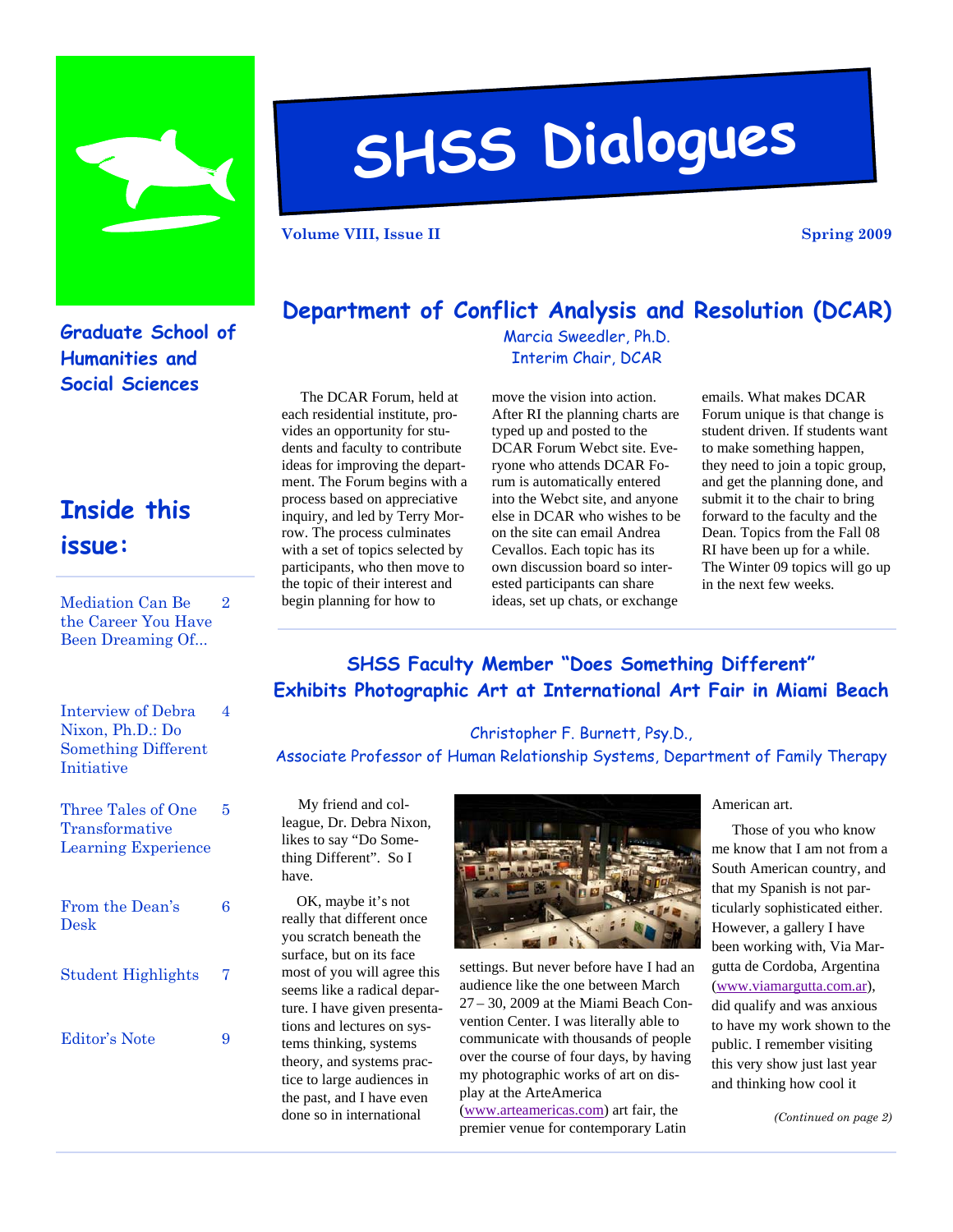#### *(Continued from page 1)*

would be to have so many people see your art this way. It was the realization of yet another long held dream of mine, made possible by the pursuit of systems thinking.

 Yes, that's right, systems thinking. My passion for photography really was born during my Social Psychology course as an undergraduate, when I chose to complete a photo essay in lieu of a term paper for the major portion of my final grade. It didn't matter that I didn't own a camera, or even know the difference between my exposure and my aperture. In the course of 15 short weeks, I bought a brand new Minolta and telephoto lens, had my buddy (who worked



for the school newspaper) teach me to develop black and white film in the school's darkroom, surreptitiously shot people in a variety of social situations, and then labeled the photos according to the constructs being taught in class. With a ruler, scissors, and Elmer's glue (where the term cut and paste originally came from) I put them all together on an oversized construction paper tablet, and my first show was born. The professor went wild with praise, and asked me if he could take the portfolio to show his other classes. I still look upon my experiences in that class as the starting point of my career as a "serious student" in no small part because of his enthusiasm for my final product.

 Fast forward a number of years (too many at this point), and I find myself again taken to new and unexpected places by entwining academic and artistic interests.

 My views of social psychology have certainly evolved. I see human relationships, and human relationship systems, in increasingly complicated, sophisticated, and nuanced ways. Systems thinking has allowed me to comprehend the world of human relationships in ways that were impos-



sible to imagine as a college sophomore. I bring this expanded perspective and knowledge to my photography as well by incorporating the power of context, relative space, non-linear perspective, reflection, multiple viewpoints, and projective imagination. Refining my awareness of the traditional photographic elements of light, contrast, shape, shading and shadow are but some of the strands by which I further weave a fabric of photography and human relationships. When people view my photography portfolio, I hope they see that, as in human relationships, emphasizing and combining different aspects of their essential elements leads to different and rather unique possibilities.

### **Mediation Can Be the Career You Have Been Dreaming Of…**

#### Alexia Georgakopoulos, Ph.D.,

#### Assistant Professor, Department of Conflict Analysis and Resolution

For the third year in a row, the career of mediator has made U.S. News & World Report's list of 30 "Best Careers of 2009." The practice of mediation has become a fascinating career and it certainly has a place for dealing with most types of disputes. Alexia Georgakopoulos, Ph.D., an Assistant Professor in the Department of Conflict Analysis and Resolution at NSU, should know, as she certifies mediators throughout the state of Florida. Georgakopoulos works as a primary trainer for a Florida Supreme Court Certification Mediation Program in County Mediation as well as an assistant trainer for the Florida Supreme Court Certification in Family Mediation. The mediation program specializing in county mediation has been approved by the Florida Supreme Court. She has worked very closely with SHSS students in getting state approved mediation certification programs and is currently working on getting a family mediation program approved by the Florida Supreme Court. Georgakopoulos is the Director of the Institute of Conflict Resolution and Communication, which is a provider for mediation certification and continuing mediation education programs.

 Mediation is a humanistic alternative dispute resolution practice. It promotes empowerment, self determination, and transformation. The problem facing mediation

today is that the general public does not realize how beneficial the process can be; hence many still tend to rely heavily on attorneys, litigation, the court system, and judges to determine outcomes. Georgakopoulos, however, believes that the best decisions come from people who understand their own relationships, conflicts, and interests and mediation offers people a wonderful opportunity to resolve their "own" problems.

 *It is all in the communication and interaction. The mediator has to be the guardian of the mediation process and ensure that people communicate their interests and needs effectively*.

*(Continued on page 3)*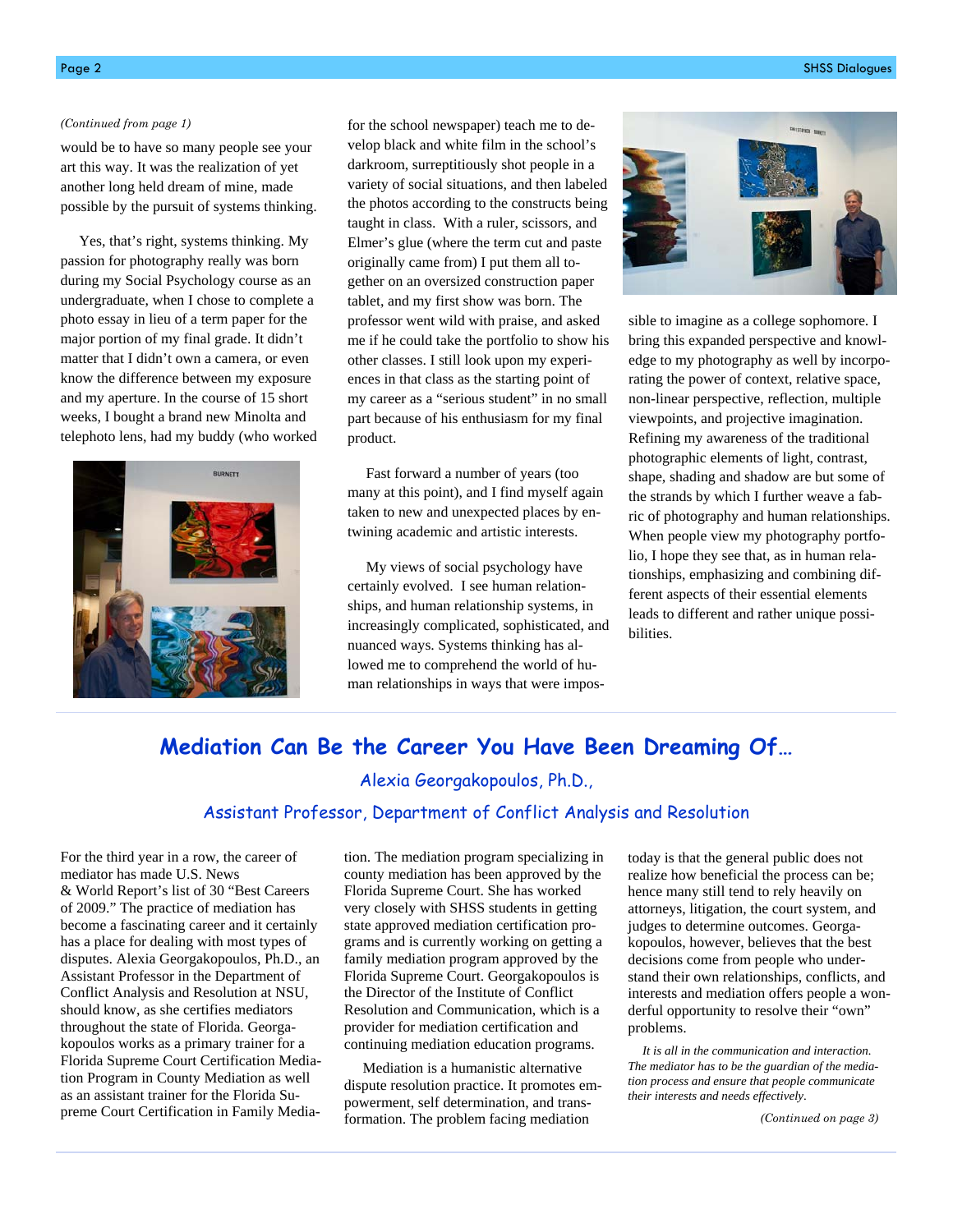#### *(Continued from page 2)*

 Students who are interested in learning about mediation wonder what the process entails. Georgakopoulos often responds by saying that it requires a nuance understanding of both the mediation process and the context. Mediators, like experts, need to specialize and understand what they offer. That is why she recommends that people who are interested in becoming mediators obtain credentials, certification, and specialized training in the type of mediation that they would like to perform. In business disputes, mediators need to be educated in a variety of mediation theories, principles, and techniques from a variety of mediation models. Important topics that they should be aware of include the following: mediation processes; settlement composition; court processes; code of conduct for mediators; effective negotiation and communication; ethical principles; diversity issues; community resources; mediation business marketing; and conflict resolution management. Depending on the state, it is imperative that mediators understand statutes and rules. For example, Florida has very specific statutes and rules that guide the code of conduct for mediators who take court connected cases.

 In the context of family mediation, Georgakopoulos argues that knowledge about family dynamics is very important along with mediation theories, principles, skills and current research involving family mediation. Mediators need to be trained in various mediation strategies and techniques from a variety of models including transformative, narrative, and problem solving mediation. Topics that are central to family mediation include: psychological issues in divorce and family dynamics; issues concerning children's needs in the context of

divorce; standards of conduct for mediators; family law (dependent on the specific state where the divorce takes place); family economics; diversity issues; court processes; communication skills; community resources; referral processes; and conflict management strategies. A mediator, above all other points, needs to have a keen understanding of how to promote selfdetermination, commitment, and transformation during family conflict.

 Then of course there is every other form of mediation under the sky such as international diplomacy mediation, entertainment mediation, healthcare mediation, environmental mediation, etc., just to name a few. The point is that a mediator cannot come into the mediation session with a blank slate because the process requires knowledge of the site and context in which the conflict is couched.

 With the complexity of conflict comes the task for mediators to learn and implement the best practices possible during mediation. No single mediation model is sufficient or superior for conflict resolution; therefore, it is good to learn a variety of established models in order to enhance one's mediator toolbox. An important task for mediation specialists is to discover what types of approaches help to further enhance the mediator's ability to successfully work with unique and diverse clients.

 An important lesson in mediation education and development is to learn the most appropriate match between the conflict resolution approach, conflict, and people involved. Given that people in conflict have different needs, various mediation techniques may be valuable for different people in conflict. It is therefore important for the

mediator to stay in touch with state of the art and time tested conflict resolution techniques that are grounded in theory, research and practice. Nevertheless, the beauty of mediation is that a mediator can and should draw from his/her own talents while crafting interventions that are distinctive to his/ her style.

 Mediation is an art or craft, and Dr. Georgakopoulos recognizes the truth in Aristotle's argument that it requires 5,000 acts of practice to develop a skill into habit. Her job consists of not only educating mediation students about "what" is important to know, but also "how" they ought to implement those mediation techniques. Mediators can promote fundamental shifts from destructive to constructive conflict. A mediator can promote movements toward cooperation, interconnectedness, respect, effective communication, authenticity, validation, compassion between disputing parties and still appreciate that the outcome is ultimately in the hands of the parties.

Georgakopoulos advises that practicum sites are a great place for students to work in sites that may interest them in the future. These networking opportunities can be invaluable when it comes time to finding full time careers. She is always receptive to working with practicum students in a number of her sites, and encourages anyone interested in getting involved in this field to contact her. Mediation certification is another important step in enhancing one's mediator toolbox. In Florida one can visit [www.flcourts.gov](http://www.flcourts.gov/), go to Alternative Dispute Resolution, then read the mediator qualifications, and finally review a list of providers available throughout the state. See your state's provider list for programs that are approved.

**Alexia Georgakopoulos**, Ph.D. Georgakopoulos is currently an Assistant Professor of Conflict Resolution and Analysis in the Department of Conflict Analysis and Resolution (DCAR) in the Graduate School of Humanities and Social Sciences (SHSS) at Nova Southeastern University, Ft. Lauderdale, Florida. For programs and degree information at SHSS please visit http://shss.nova.edu/

Georgakopoulos is also the director and primary trainer for the Institute of Conflict Resolution and Communication (ICRC). ICRC is an educational program for mediation certification. Alexia Georgakopoulos has extensive experience as an educator, trainer, researcher, and practitioner.

She is a Florida Supreme Court Certified County and Family Mediator, a primary trainer in County Mediation and an assistant trainer in Family Mediation.

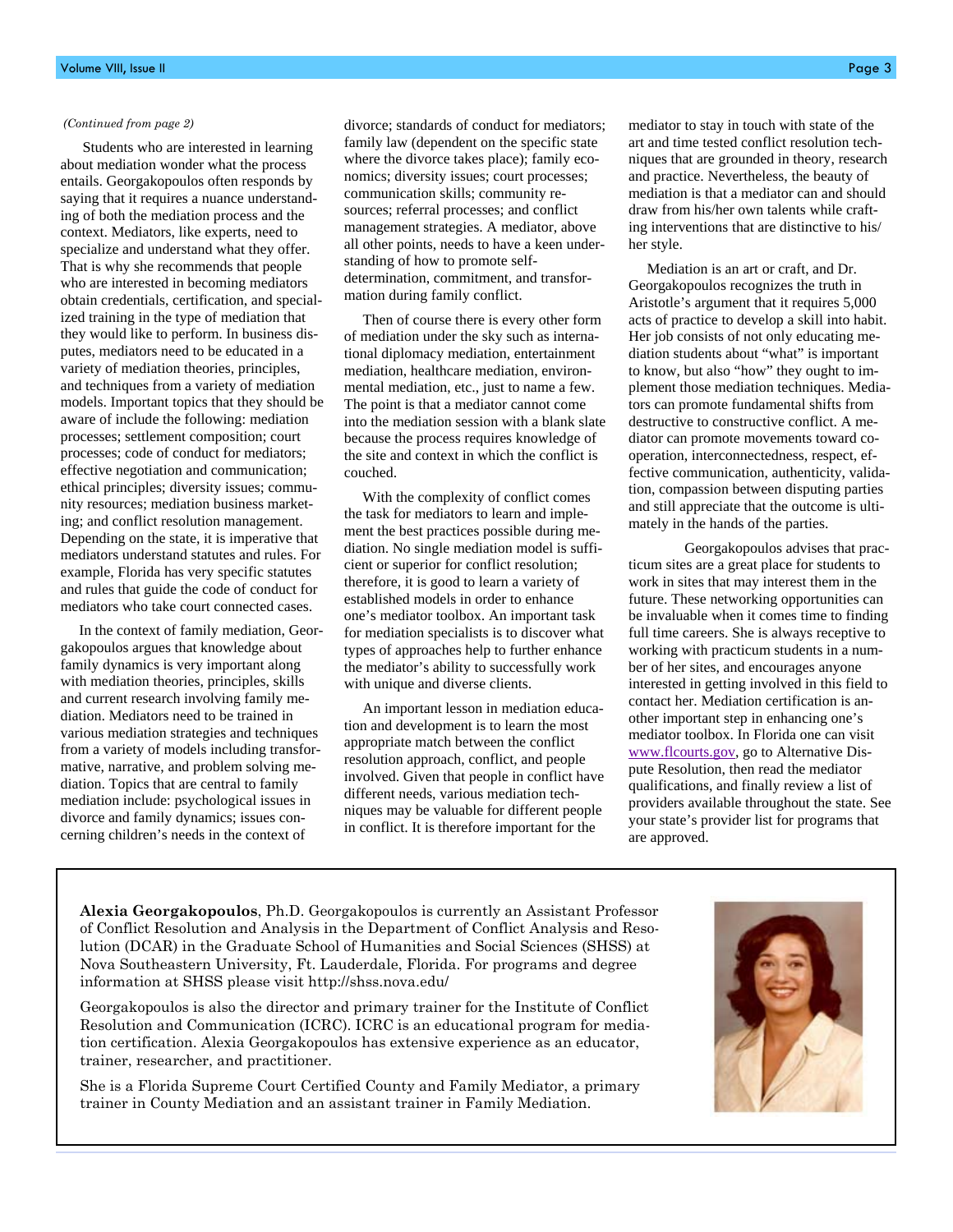# **Interview of Debra Nixon, Ph.D. Do Something Different Initiative**

#### Jameson M. Mercier, Ph.D. Marriage and Family Therapy

My name is Jameson M. Mercier. I am a graduate assistant and doctoral student at Nova Southeastern University (NSU) where I am studying Marriage and Family Therapy. As part of my job, I assist Debra Nixon, Ph.D., on an initiative she calls "Do Something Different." Dr. Nixon is a professor in the Department of Marriage and Family Therapy at NSU. Below is a conversation we had about the work she has done regarding this initiative.

**Mercier:** For those who may not know, what is "Do Something Different"?

**Dr. Nixon:** DSD is a grass-roots campus inclusion initiative to create a more engaged campus community related to multiculturalism and diversity. More information can be found on our webpage at http://www.novDr. Nixonedu/dosomethingdifferent/

**Mercier:** As it relates to the Do Something Different initiative, how do you define inclusion?

**Dr. Nixon:** Inclusion is the "how" of diversity—it tells us what to do to create positive relationships with those who are different from us; diversity is simply difference.

**Mercier:** Tell me about the progress of Do Something Different since its beginning.

**Dr. Nixon:** Since the beginning of the initiative, we have begun Phase I, our pilot within the SHSS community. Within the program, we have constructed and administered the DSD CIS--Do Something Different Campus Inclusion Survey; presented the preliminary data to week Friday Forum sponsored by VP Dr. Larry Calderone; received an invitation from one our Trustees, Samuel Morrison, to present to the Board of Trustees, and met with Gary Margules, Ph.D. [Vice President for Research and Technology] and Katherin Rose, J.D., to discuss publication and grant opportunities.

**Mercier:** How has the initiative been received by students? Faculty?

**Dr. Nixon:** The initiative has been very well received by both students and faculty based on the response to the survey by student. The comment section offered by the students is also encouraging. Faculty continues to be involved in ongoing efforts in our program. For example, Dr. Alexia Georgakopoulos presented a simulation on cultural differences in our March faculty luncheon, and at least 5 other faculty members are either on a committee to keep diversity and inclusion matters a part of our luncheons or work directly with the initiative.

**Mercier:** Has there been any surveys or questionnaires administered to gauge responses and ideas to Do Something Different? If so, what is the overall vibe?

*Dr. Nixon:* As I mentioned before, student and faculty participation is overwhelmingly favorable, as members of both group were excited to complete the survey. For example, we had a few glitches with faculty and students not having access to the surveys, and members of both groups were very proactive in letting me know so that they could participate it the process.

**Mercier:** How has Do Something Different been promoted on campus and in the community?

**Dr. Nixon:** Whenever, I get an opportunity to talk about the initiative, I do. For example, during interviews or talk forums. However, we have not made formal efforts to promote the initiative in the community until we have finished launching it campuswide.

**Mercier:** Have there been any changes to the initial idea behind Do Something Different?

**Dr. Nixon:** No changes to the idea, only additions to enhance the movement across campus in that we've organized a campus wide group we're calling the Inclusion Council. By the way this council is open to any one who wants to help us spread the gospel of inclusion on our campus- students, faculty, administrators and staff.

**Mercier:**Is there anything you would change about the way Do Something Different has been advertised, implemented?

**Dr. Nixon:** Right now we are doing everything our strategic plans calls for. We are primarily promoting inclusion within SHSS with the signage and faculty engagement. My hope is that inclusion is being infused within the program at every level. I have also proposed, on the university level that "inclusion" be added to some part of the campus wide Student Affairs STUEY Award--Student Life Achievement Awards.

**Mercier:** What are some future plans for Do Something Different?

**Dr. Nixon:** Our most immediate plans are to analyze the data from the DSD CIS, refine, standardize and publish it. We want to make the survey available for sale and use the profits to generate income to support the initiative as it progresses.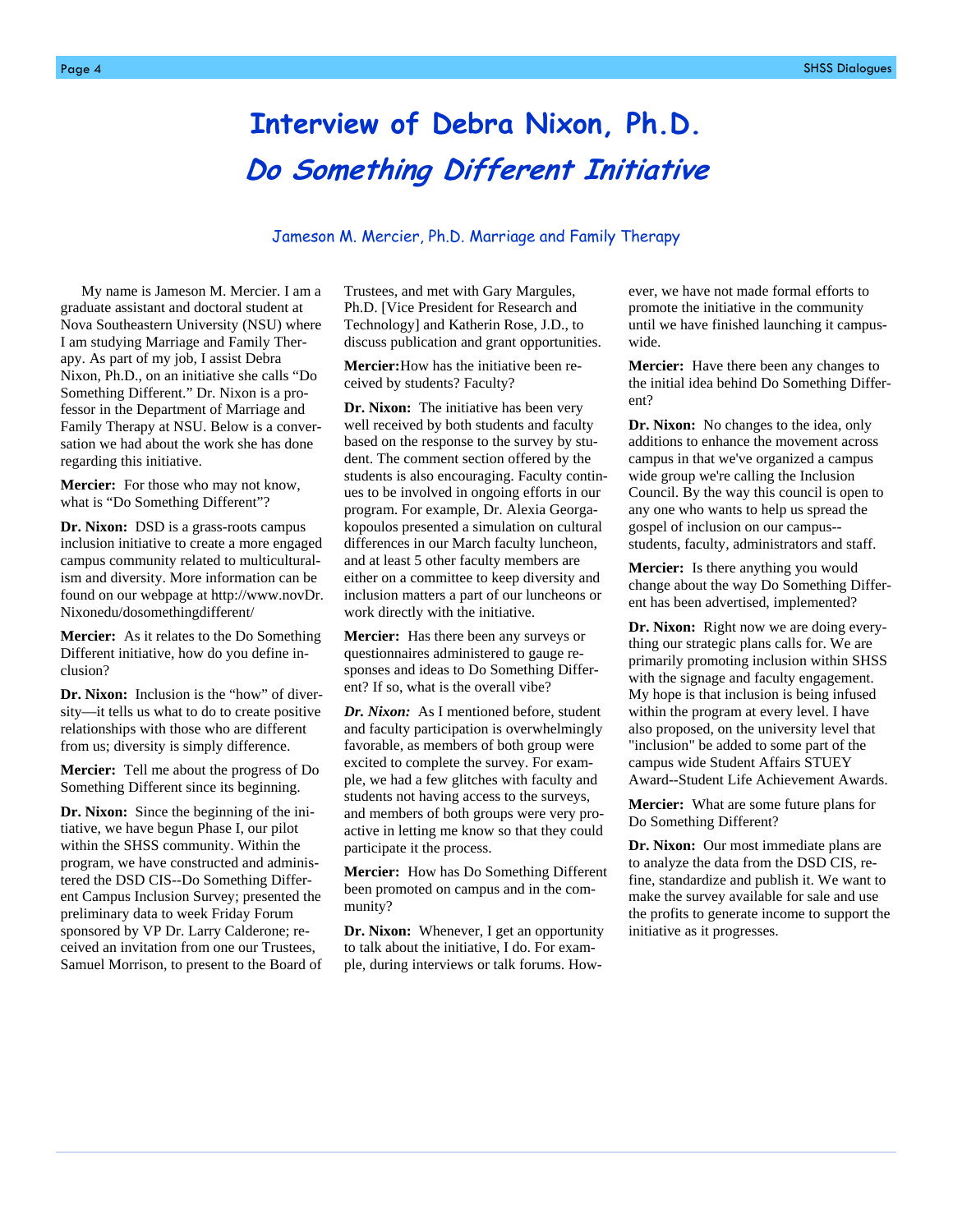## **Three Tales of One Transformative Learning Experience**

Ron Chenail, Ph.D., Professor, Department of Family Therapy Joy Benjamin, Ph.D., Conflict Analysis and Resolution Cynthia Somers, Ph.D., Marriage and Family Therapy

 In 2008-2009, we embarked on a wonderful collaborative learning experience that helped us all learn more about clinical qualitative research and ourselves as scholarly investigators. We would like to share highlights and insights from our transformative collaboration which resulted in an international presentation, a juried publication, and many life lessons!

#### *Ron's Experience*

 My name is Ron Chenail, and I am a professor in the School of Humanities and Social Sciences' (SHSS) Department of

Family Therapy. In the winter 2008 semester, I decided to organize the Qualitative Research II course in the Ph.D. in Family Therapy program as a research program in which the students and I would pursue multiple research projects within one clinical area. In this way, the students would experience what it is like to be part of an on-going research endeavor in which separate research teams would each contribute findings in support of a larger scholarly pursuit. This organization also meant we would be conceptualizing, conducting, and composing qualitative research studies all in one semester!

 For our semester-long research program, we focused on case documentation (e.g., intakes, client information forms, and progress notes). The class divided itself into two teams. One group, Gary Forrest, Lauryn Gilliam, Tyon Hall, and Randy Heller, studied 20 cases to learn how the reasons clients come to therapy were presented in the initial phone intake, which was composed by a clinic staff member, in the client information form written by the client or clients, and in the first session progress note by the therapist. Another group, Joy Benjamin, Katherine Mitchell, Michael Rhodes, and Cynthia Somers, focused on the first and

last session progress notes in 20 cases to discern differences and similarities in problem and solution patterns within and across cases. Both of these groups performed well. They completed their projects and are in the process of finalizing their drafts to submit for editorial review with a family therapy journal.

 I also offered the class the opportunity to be part of a third project within this case documentation program of research in which we would conduct a type of discourse analysis known as Recursive Frame Analy-

#### Alberta, Canada.

 After the October presentations, Cynthia, Joy, and I continued working on the RFA project. In December, we submitted our paper to *Contemporary Family Therapy* for editorial review, and in January, we received word that our manuscript was accepted! The article, entitled, "A Recursive Frame Qualitative Analysis of MFT Progress Note Tipping Points," will be published in the June 2009 issue.

 The process working with all of the students in the class as co-researchers was a

> tremendous learning opportunity for me. I liked the occasion it provided for me to mentor a new generation of marriage and family therapy scholars and to help them gain confidence by managing a qualitative research project from inception to completion. With Cynthia and Joy, I also had the chance to go beyond the classroom experience to work on a regular basis with two beginning investigators and to see them grow as researchers.

#### *Joy's Experience*

 I'm Joy Benjamin, a Ph.D. student in the SHSS Conflict Analysis and Resolution Program. I describe my personal experience as transformative. I

began the Recursive Frame Analysis (RFA) project without really knowing what the method was all about. I thought to myself, "What in the world have I gotten myself into now?" My first transformative step was to "accept" that I did not know the method and that not knowing was okay. I was quite anxious during our first meeting, but I quickly calmed down when Dr. Chenail began to explain the methodological procedures. I took copious notes during our weekly meetings, and I read the articles that Dr. Chenail gave us as references. Conse-

*(Continued on page 6)* 



sis (RFA) to study patterns in the progress notes from the sessions of 30 cases. Joy Benjamin and Cynthia Somers were able to manage their busy schedules to work with me on this third project which we started once the course was over.

 Before the end of the course, we submitted abstracts for our three research projects to be part of a research panel for the 2008 Qualitative Health Research Conference. We were fortunate to have all three proposals accepted, and in October, Tyon Hall, Cynthia Somers, and I represented our three research teams at the conference in Banff,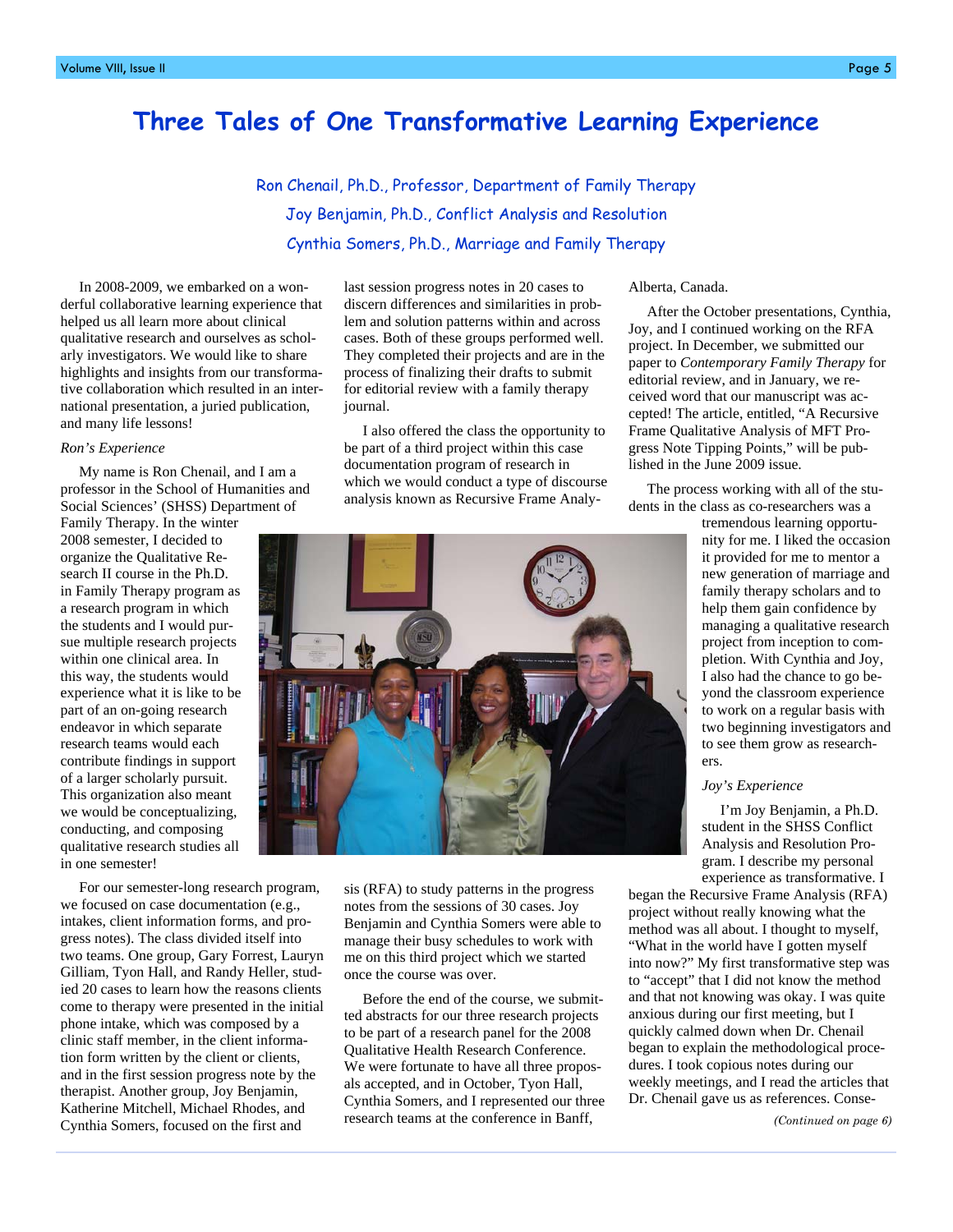quently, the RFA method became less foreign to me.

 My second transformative step came when I was given my own progress notes to analyze. I would describe this step as "intimacy." I immersed myself so deeply into the reading and re-reading of the notes that I began thinking about them all of the time. I even began having conversations with them. As crazy as this may sound, the data began speaking back to me. Dr. Chenail's famous statement that "the data is the star" finally made sense to me. The data was my primary focus, and if I had questions, I had to ask the data. Strangely enough, the data answered back.

 My third transformative step came after each cycle of data analysis. I would describe this step as "confidence." Once I began getting to know the data, my fear subsided. After one of our usual Friday afternoon meetings, I went home to analyze one case, but I ended up staying up the rest of the

*(Continued from page 5)* night analyzing all 10 cases because I finally "got it." As my confidence grew, my excitement grew because it had finally dawned upon me that "I could really carry out my own research project."

> I thank and appreciate Dr. Chenail and Cynthia for taking this journey with me.

#### *Cynthia's Experience*

 My name is Cynthia Somers and I am a Ph.D. student in the SHSS Family Therapy Program. The research classes in the doctoral program inspired not only my interests, but contributed significantly to my intellectual growth and development. However, the projects we undertook as a class in Qualitative Research II put the "icing on the cake" for me. It gave me the opportunity to bridge the gap between theory and practice in a live case scenario. Additionally, it provided the context of group work and all the dynamics that go with it. The process was challenging, the outcome rewarding, and the personal development astronomical. This experience motivated me to join the RFA

project. The outcome of this venture has often times moves me to tears and a deep sense of gratitude.

 The RFA group was a pleasure to work with; the personalities were a fit. Hence, my energy was channeled into learning and producing processes that were excellently facilitated by Dr. Chenail. I learned all that I know about this qualitative approach in the doing of this project. I was free to seek clarity for the things not understood, make suggestions for changes, and basically to be an active contributor to this process. The experience allowed for growth in the level of my confidence, enhanced my people skills, provided me with the opportunity for an international presentation in Canada, a country I had never visited, and ultimately changed my life for the better. In this program, we are big on relationships, especially those with "a difference that makes a difference." I am truly grateful to Dr. Chenail, Joy, and all the other persons who impacted my life in such profound ways on this journey.

# **From the Dean's Desk**

Spring's greetings to you all!

 I met Professor Weiming Tu at a conference a number years ago, and again just last month. He is a Professor of Chinese History and Philosophy and of Confucian Studies as well as the former Director of the Harvard-Yenching Institute. Since 1981, he has been on the Harvard faculty and was a member of the "Group of Eminent Persons," invited by Mr. Kofi Anna to facilitate the dialogue among civilizations. Tu has published numerous books in both English and Chinese. His teaching and research interests include Confucian humanism, Chinese intellectual history, and comparative religious thoughts. Enclosed is a web-link where you can find his lecture in South Korea on ["Confucian](http://tuweiming.net/index.php?option=com_content&view=article&id=69:confuci) [Humanism as a Spiritual Resource for](http://tuweiming.net/index.php?option=com_content&view=article&id=69:confuci)  [Global Ethics"](http://tuweiming.net/index.php?option=com_content&view=article&id=69:confuci)

 I hope that you find it interesting as well for your graduate studies. Best wishes.

Honggang Yang, Ph.D., Dean, **SHSS** 

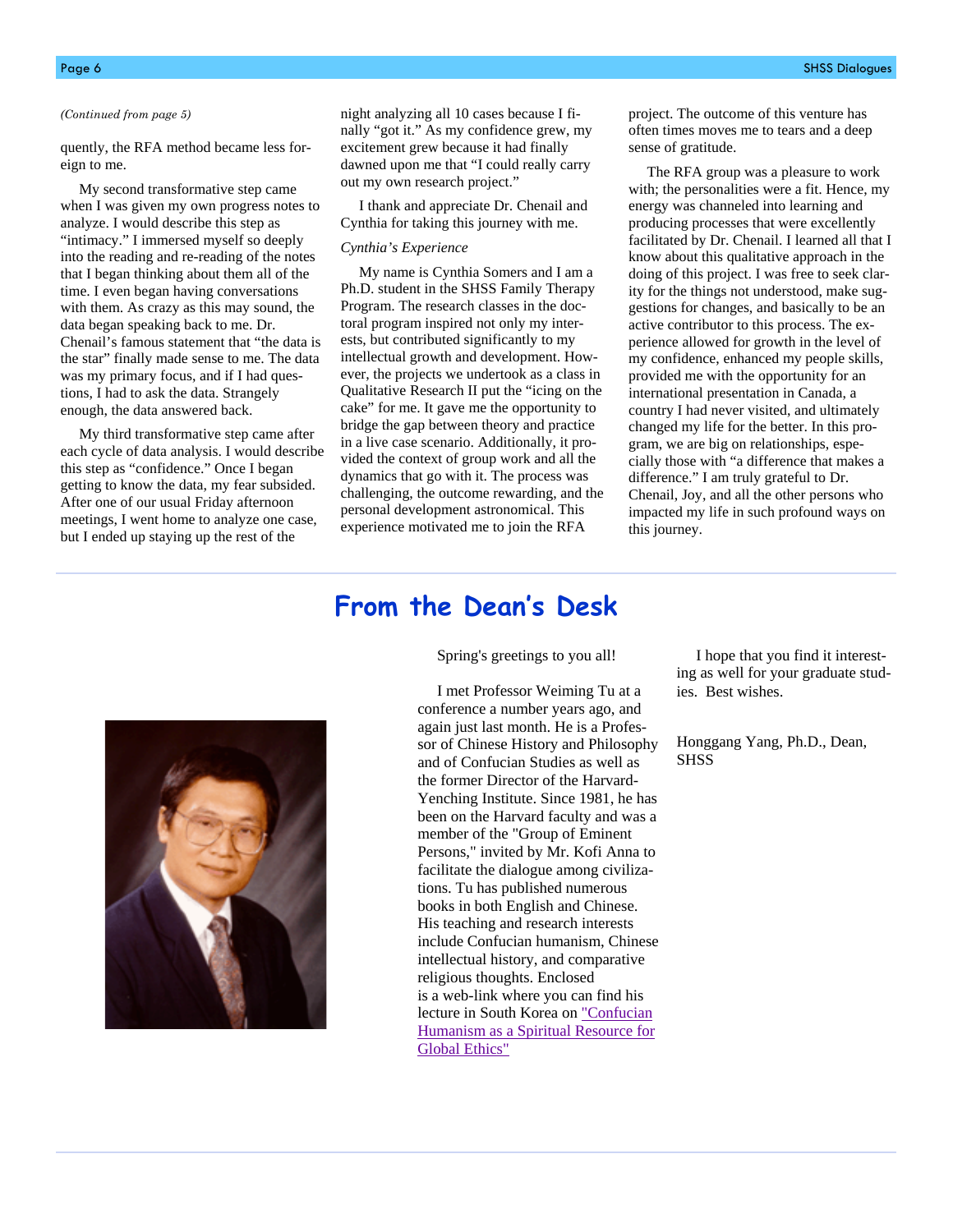# **Student Highlights**



#### Cross Disciplinary Affairs

Jaime Magarity, *Master of Arts in Cross Disciplinary Studies*

 Jaime is a native Floridian, who completed her Bachelor of Arts degree in Psychology from Florida Atlantic University, in Boca Raton, FL. Jaime is currently completing her final semester of the MACS program, where she is specializing in the area of organizational development and conflict management in the workplace. Jaime plans to continue expanding her knowledge of conflict management and utilizing the skills that she has

#### College Student Affairs

Kenrick Roberts, *Master of Science in College Student Affairs*

 Kenrick grew up in St. Croix, in the US Virgin Islands, and came to Florida to pursue his Bachelor of Arts degree in Sociology from Saint Leo University in Saint Leo, FL. Kenrick has just completed his second and final year in the CSA program. Upon graduation he plans to work as an Area Coordinator in the Office of Residence Life at The Catholic University of America in Washington, D.C.

 "The M.S. in College Student Affairs program here at NSU has prepared me for a successful career in Student Affairs; the emphasis in Conflict Analysis and Resolution helped me to stand out amongst other candidates as I embarked upon my job search earlier this year. In addition, the support I received from both DCAR and Student Affairs faculty helped me to connect my experiences inside the classroom to practical situations within my graduate assistant position and at my practicum sites. I have definitely had a wonderful experience here at NSU, and I am confident that this program has prepared me to be an effective practitioner."

learnt through the program to work towards a career in corporate training and development.

"My experience with the Cross-Disciplinary Studies program at NSU has been like no other. I had the unique opportunity to tailor a curriculum to best suit my own professional aspirations and career goals. I am grateful for both the classroom-based education, as well as the practical experience that I have obtained while enrolled in the program, and I look forward to applying this knowledge and understanding of conflict management to 'real life' situations."





#### Department of Conflict Analysis and Resolution

Tammy Logan Garcia, *Doctorate in Conflict Analysis and Resolution*

 Tammy was born and raised in Tampa, Florida where she attended the University of South Florida and graduated with her Bachelor of Arts degree in Psychology. Tammy earned her Master of Science degree in the Department of Conflict Analysis and Resolution here at NSU and then decided to move forward with her education to pursue a doctoral degree in the same field. Tammy is in her first year of the doctoral program, although it is her third year with the DCAR program. Upon graduation, she plans to continue doing research and presenting at conferences. Tammy would love to eventually become a professor in the

conflict resolution field in order to help others grow and expand in their passion and knowledge just as she has.

 "This program has opened so many doors for me. It has allowed me to explore a great variety of specialties such as organizational conflict and crisis intervention that I had never even imagined before. With the help and push of some amazing professors, I've been able to present at international conferences, put my research out there, and receive great feedback for future research ideas. It's great to be able to be at the forefront of a growing and expanding field because the possibilities are endless from here."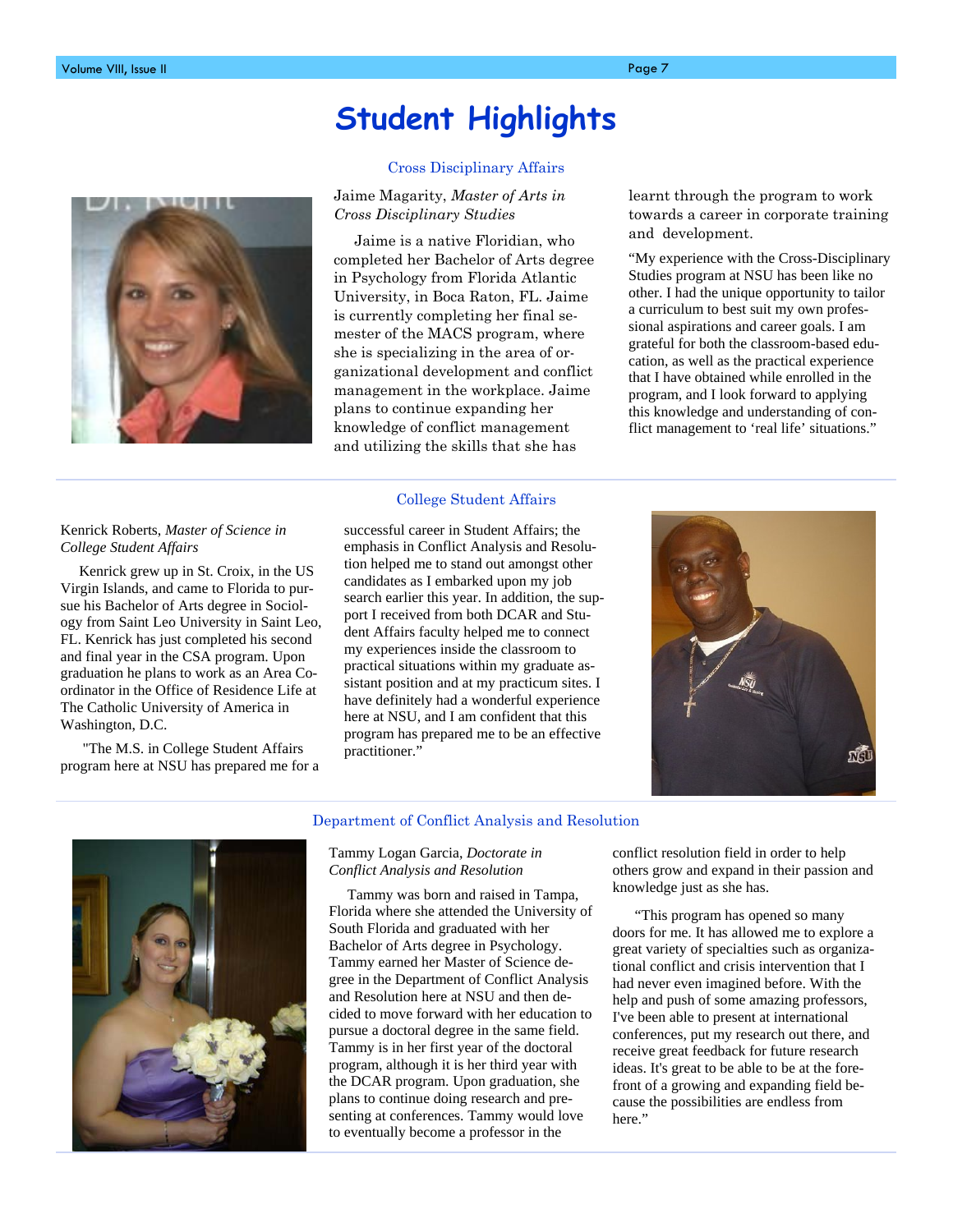# **Student Highlights**

#### Department of Conflict Analysis and Resolution

Latoya Greenwood-Martells, *Master of Science in Conflict Analysis and Resolution* 

 Latoya is originally from Spanish Town, St. Catherine, Jamaica, but spent her high school years in South Florida. Latoya graduated from St. Thomas University in Miami, FL with a Bachelor of Science degree in Criminal Justice and a double minor in Communication Arts and Psychology. Latoya just completed her final year in the DCAR program and will be attending St. Thomas Law School next fall, with the hopes of eventually becoming a business entertainment lawyer.

 "Coming into the program I wasn't sure of what to expect because I'd never heard of Conflict Analysis. When I started, I was confused as to what the program objectives were and whether or not I was even meeting them. However, as I progressed in the curriculum everything started coming together and when I took Violence and Prevention that was the culmination of it all. I learned about the three types of violence and started classifying all of the various conflicts I'd learned about into the different strata. As a future lawyer that was quite important, as it taught me not only how to differentiate between conflicts but also how to effectively deal with them."





#### Maria Shields, *Doctorate of Marriage and Family Therapy*

 Maria is from Rockville Centre, NY, which is a town on Long Island, about a half hour away from New York City. Maria received her Bachelor of Science degree in Psychology from the State University of New York (SUNY) at Stony Brook, NY. Maria then pursued her Masters degree in Mental Health Counseling from Boston College in Boston, MA and is currently enrolled in her first year of the doctoral program in Mar-

#### Marriage and Family Therapy

#### Edrica D. Richardson, *Doctorate of Marriage and Family Therapy*

 Edrica was born in Tampa, FL but grew up all her life in Nassau, Bahamas. Edrica received her Bachelor of Science degree in Psychology, with a minor in Sociology and a Certificate in Womens Studies, from Florida Atlantic University in Boca Raton, FL. She then went on to earn her Master of Science degree in Clinical Psychology from Roosevelt University in Chicago, IL and is currently completing her

first year of the DMFT program. Edrica plans on opening her own consulting practice one day to offer therapy, as well as other services, to eventually teach and hopefully open a girls' empowerment center.

 "My experiences in the program have been ones of change and developing new epistemologies. I see things, people, and life differently now; in a more positive way. I have learned to look at life with a systemic lens."

riage and Family Therapy. Maria would like to do clinical work with individuals who have major mental illnesses and would eventually like to teach in her field.

 "I am very impressed with the program. I have found the professors and staff to be extremely knowledgeable and helpful. After finishing the program, I am hoping to continue clinical work, conduct research and teach."